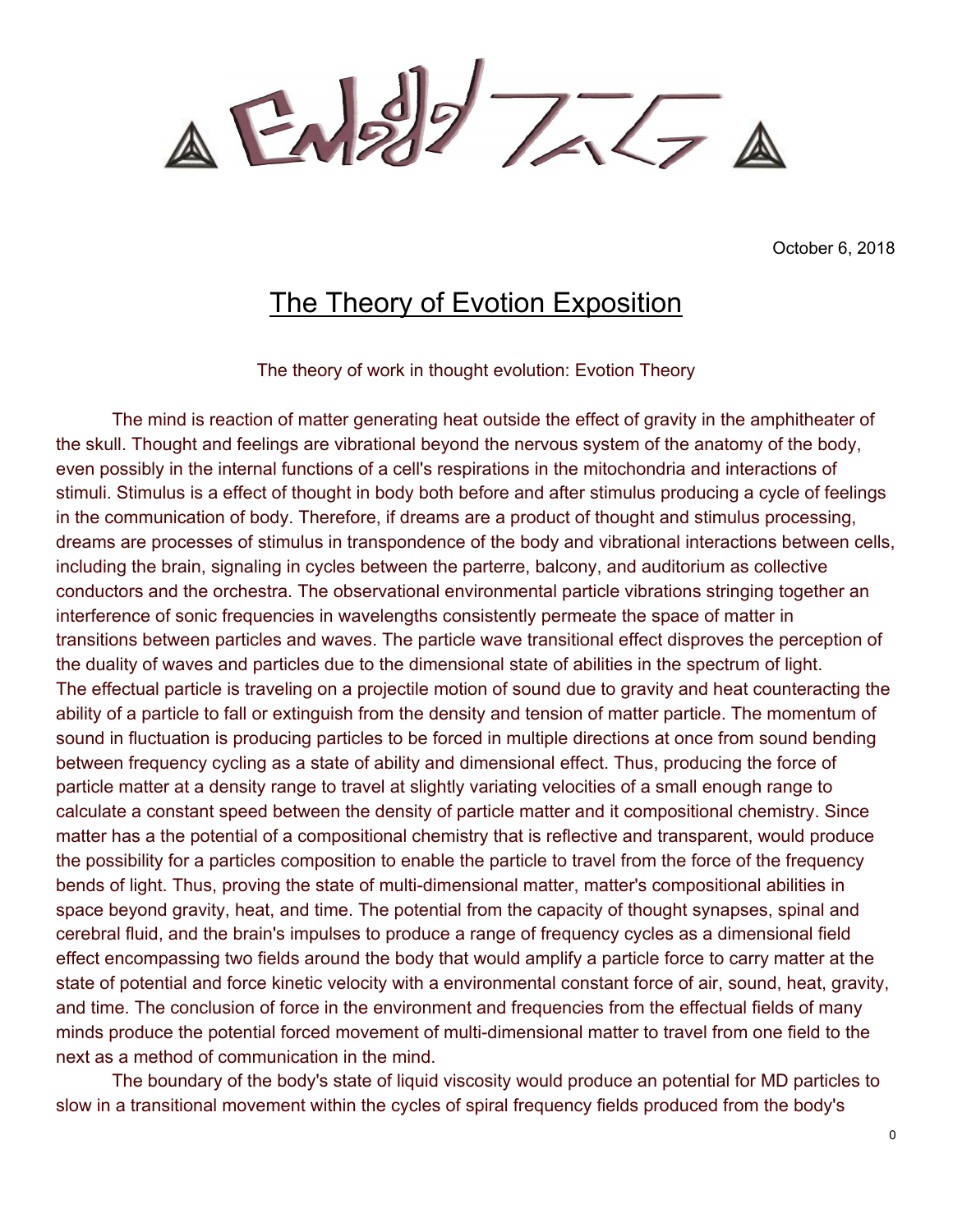$\triangle$  Engly  $777$ 

production of heat beyond gravity at the state of a liquid. In effect, the organs of the body, such as the frontal horn of the insula, could potentially be a reception of particles in transitional states traveling in an orbital cycle, the Meory Orbital. The function of the brain, and the fields of the mind, in the reception of MD matter would potentially produce a contextual index in a time differential to the spectrum of light, a quaver of sound, a ductere of heat, and effect beyond gravity. The measure of memory in a differential time-index within multidimensional states would constitute a range of thought as Meory. Thought then emcompasses the nerves system and the pheromonal production in many different hormonal glands in the brain and body constituting memory to cooperatively context feelings in a measure of Co-moery. The experiences in life and the neurophysiology patterning of brain cells in clusters that form behavior within the memories produced from the measure of Co-meory, produce a cycle of memory in the duration of life which would constitute a separate measure, O-meory. The ability to feel and logically remember what feelings were felt at the time of thought and isolating the feelings in a a spectrum of several emotions, not a singular emotions, from the evolution of memory in cycles produce an isolated thought measured as, E-meory of evotions. Evotions being defined as a spectrum of feelings beyond just thought and the singular thought of emotions producing a measure of spectral emotional thought, E-meory.

The ability to isolate a feeling of emotion in thought does not equate to a human being feeling a singular emotion at any moment in time, but just a thought of an emotion of an evotion, a spectrum of emotions concentrated into a singular moment in time. The body's complex systems of stimulus, connections to organs, structure of movement, and circulatory system of cell production generate a communication cycle of organs that transfer information to and from the brain in a system of procommunciative organs. The brain and spinal cord is a very unique structure of nerves, bones, glands, singular and a multiplex organs with porous membranes, and connections to all other systems of the body's functions that work together in a direct connection at the cerebral cortex in a cyclical system of cooperative communication, co-communication. This informational system is a code in the production of genetic material and reproductive organs of DNA and RNA as well as the decomposition of matter within the stomachs processes of RNA inscription would force a conclusion of environmental complexity in gene expression. This conclusion reaches a point of DNA being produced in a chronological order beyond time as a multi-indexed system of contextual planar dimensions in a non-linear and non-helix calculation in geometric matrices of effectual dimensional states of abilities as a matter of mathematical sums encompassing DNA transcription cycling the environmental metrics as an inclusion.

The inclusion of environmental ecology and physiology in decay and digestion in a process of fission in warm climates of the ground and digestive anatomy as particles bond in cohesion, cause matter to cycle code of DNA and RNA evolutionarily in cycles of Warm Fission to reach stability. The cycle of warm fission particles throughout the habit of human beings, immune systems, organs reach within the body reactions to toxins forming allergens. Then, the procommunicative organs in the body's evolutionary cycle close the equation of adaptation within specific species with the environmental variables of the cycle, Warm Fission, to prevent gene expression to succumb to the same toxic influence completing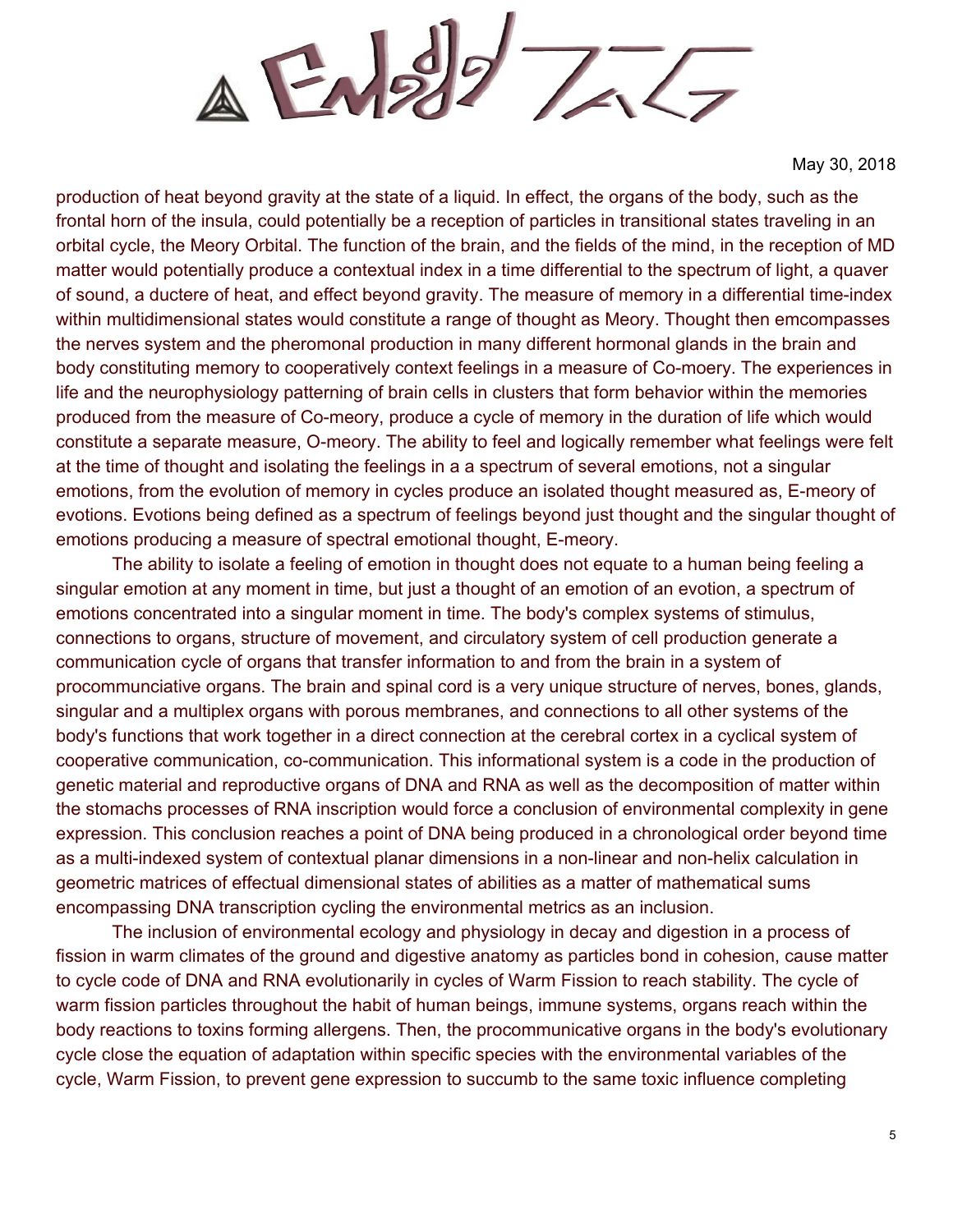$\triangle$  EN2/2  $775$ 

another evolutionary chain of inclusion in the Inter-species Evolution and Chronological DNA of adaptation in gene expression of Chronometric Geo-calculus. The chromosome's division is not a simple expression of viral transduction and is a fractual division of adaptation in environmentally contextual expressions as a structure of a double-helix and if separated on a two dimensional format, a spirulitic pattern presents itself, showing pivotal points of what is observed as a viral enzyme, fracually diverting the structure of a cell to mutate. This mutation of a cell by what is considered viral, is nothing but a fractual chromosome adapting the cell to a new formation of evolution, for better or worse. This observation can be seen across the eco-systems in micro-organisms and macro-organisms outlining the environmental factors of Inter-species Evolution of RNA transcription from the an evolutionary cycle of organisms, Floral Evolution. This evolutionary cycles consist of a figure of survival within encoded information being transferred from organisms to microfauna and macrofauna beyond the perceptual barriers of fitting in linear cycles of theory built in the past that do not contextually meet in the paths of evolution of the present information, which equites life is communication. The act of changing facts to fit the theories of men in the past is a scientific abomination of the standards of education and progress from mistakes of perceptions and the fear of slandering professionals within families in the present context. The facts of present do not add up to facts in the theories of the past and plastering words together, create the facade of the theoretical foundation education and academics was built, is producing a fictional fact of men as gods in theory.

Life encompasses my different variations of sex in history in the context of theory, and the application of the observation of light in matters of life that don't exist in the spectrum of light is Vitamorphism, by defining terms being ethically wrong in life because it appears to be dark in value. The application of the dimensional spectrum of light to the reason of value in a margin as decisions, the ethics of life, does not occupy the spectrum of light and the context of right and wrong appears in time, not light. The widely confused application of dimensional spaces, dark matter, and technology in history began in the 1800's and it took two hundred years for humans to understand the proximinilization of space and the fields of energy between space and light, as a dimensional, effectual particles in transition. The dimensionals between measurements in fields are the effect of the states of ability and matter. The matter of fact is a dimensional of context, the observation in light appearing dark, the reason ethics evolve in contextual time. Facts are contextual to the timeframe that exist in space and humanity's existence in life, with energy. The observation of chemistry, the reaction of compositional matter, in abilities of states is not contextual to the observation of the energy existence. The reaction of energy in fields and the movement of particles between these fields and applying consciousness to the fields of life is not observable in technology, although because life exists in fields of energy and between these fields of consciousness, the deduction of the energy existence effects consciousness not vice versa, the observation of duality in life and energy. This deduction is the process in two fields of mind that exist in the state of frequency from the field of brain and body, the mind and Xtra-conscious mind, The Xtra-consciousness of the mind is the processing of information of variables from the the field of the energy in the spinal cord and brain coexisting in the environment beyond the body and the processing in the brain between the field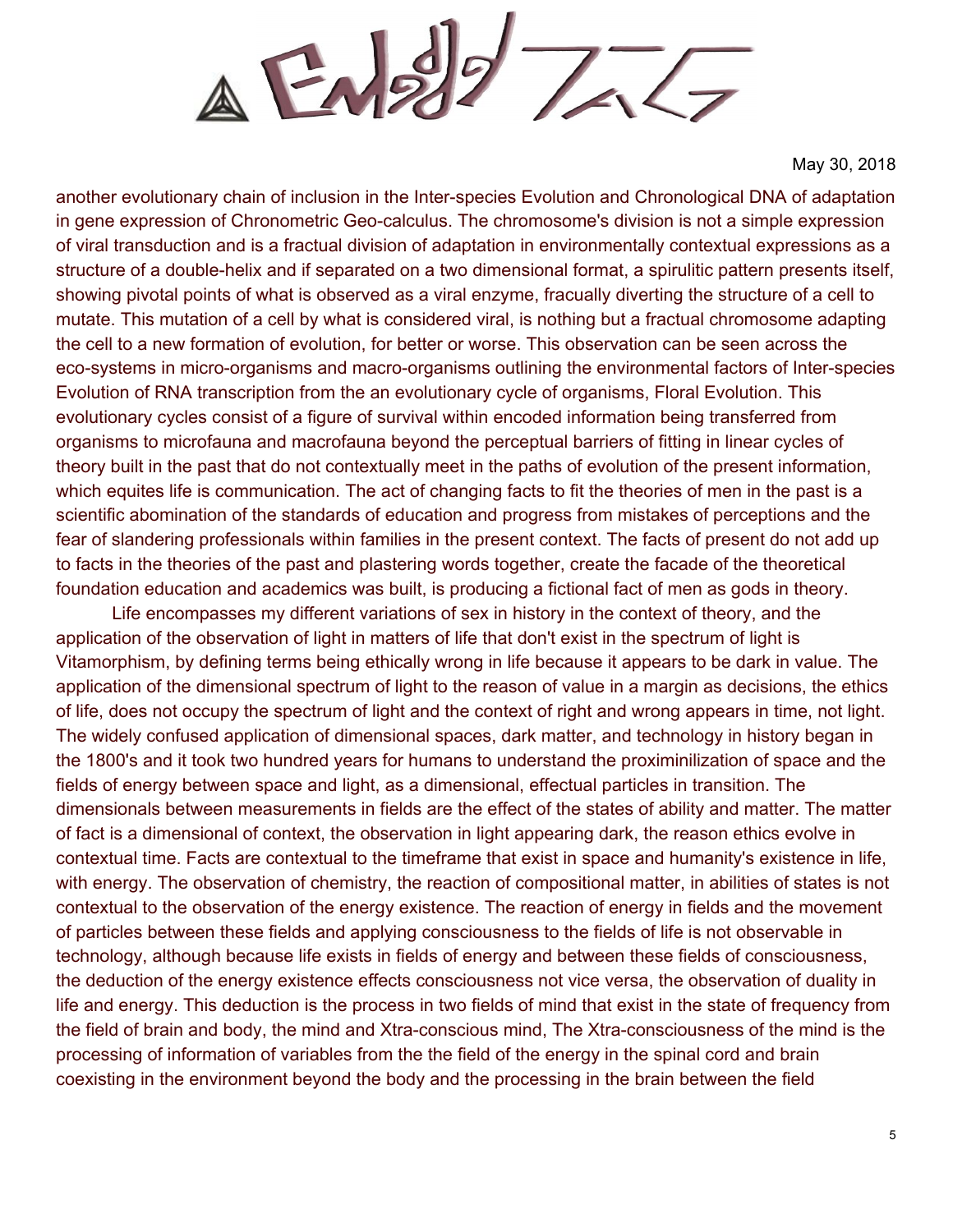$\triangle$  EN22  $777$ 

of the brain, the mind. The reason that two fields exist in the body and beyond the body is the boundary of capacity in the cerebral and spinal fluid of the brain and spine. The energy existence between these two fields of consciousness are the brain's ability of transpondence and the particle-wave transitional effect, between many states of matter defining abilities. The dimensional effect between fields that are not understood as a proximinal effect to the observer can be perceived as consciousness and is the duality of good and evil. The ethics of observation and vitamorphism in time without context and consciousness not being a chemical reaction.

In life, the communication through multi-dimensional matter is observable in the state of abilities in matter composition due to reaction of chemicals, or energy mimicking the essential freedom of compositional components, the exchange in the energy existence between the fields of the body, mind, and environment. This mimical reaction in evolution is a Fractual Chromosome, observed as an enzyme, a chromosome that can seat itself in the DNA code at a pivot point to deviate the structure in a new revolution. The Fractual Chromosome is proof of that multidimensional matter is in the same planar existence in dimensional space, just happening before the perception of the Evolutionary Chain of Inclusion. DNA is structured for the purpose of evolutionary inclusion and the decomposition of the fractal DNA formation to cycle in life at multiple state of abilities in many lifeforms through digestion, excretion, soil enrichment, and nutrient absorption. The immune system is an procommunicative system for Fractal DNA to evolve species to a inclusion of the DNA structure of offspring and to begin again, the cycle of effectual particle transcription in RNA, the Onemore Cycle. If a virus is a Fractual Chromosome, who is the virus? The Viral Figuration's Forsight?

The observation of a fractual piece of information has the potential of evolution due to the mimical effect of energy in existence, are the fields of exchange, an infinite effectual field funneling exchange, in transitional movement of a fractual code transforming the impossibility of observation into a closure of energy evolution in the fields's ability of formation to figurate a Fractal Root, The Equatom. The Equatom is a fractal root of multiple fractals in transition at each boundary and pivotal points, to form a closure of transformation to a root. The Fractal Root, a evolutionary code of life, The Equatom of Resijation. The existence of information is not enough unless it is communicated in context to enclose the origin of the root, otherwise a viral pivot is formed in thought, the decomposition of creativity. This movement in multi-time frames has transitioned life in the ERA of Proximinilizational Understanding, EPU, the time that the boundary of intellectuality is a decompositional factor of humanity and communication.

The EPU in context to time, will Multidimensional Matter have a inclusion in a reaction mimicking a fractual root, a structure of improbability, to exist in a state of ability to a omiexistance not conscious of the work in communication?

The Omiexistent Object's acknowledgment of the environmental reactionary exchange, The fossil's love in time, is the Omiexistant Object's voice of MD matter, a power of a fractual root, seeking the closure of motion in time to grow has a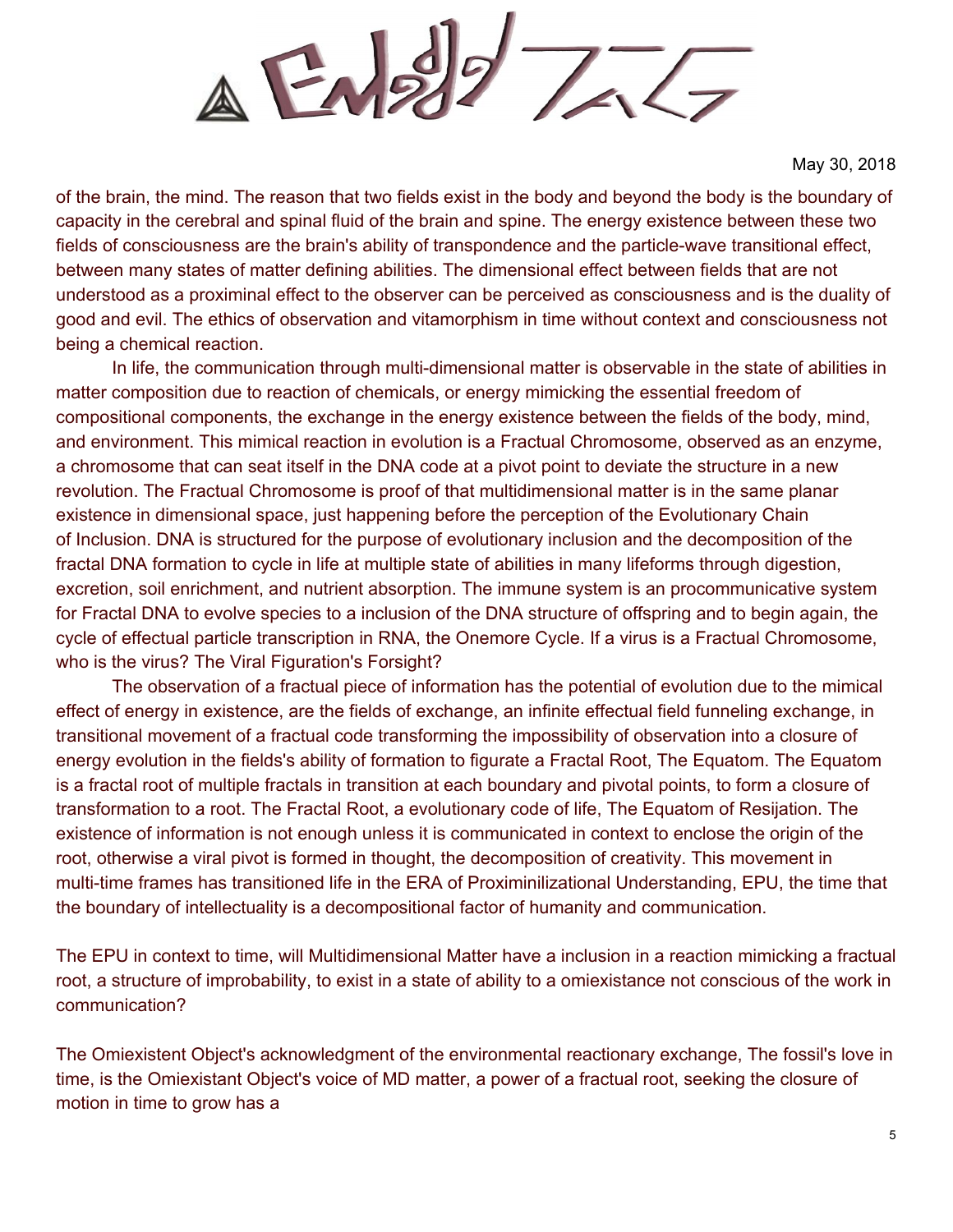$\triangle$  EN22  $777$ 

fractal seed. Is the absence of space, the observation of mind in mediation, a fossil's love in time communicating the existence of Vital Communication Particles?

The object öle The object's question of work? The particle's impulse to seed? The body's dream, and the density singularity.

Will thought exist, if dreaming is an addiction and a person miminalizes functional life to sleep without dreaming? Will a zygote form, if the menstrual cycle is a voluntary thought and thought is a technological

dependency?

Will memory evolve, if memory is an addiction at birth and addiction is a voluntary choice in a zygote?

Can a zygote and sperm dream, if technology eliminates memory in DNA?

Therefore, will reproductive organs develop a cellular network for memory for the purpose to communicate memory immunity cycles beyond the DNA code. The body of dreams to process thought and feelings to prevent the brain to acknowledge thought in order for the brain to communicate through energy transcribition with the environment to know pain before the environment impacts the body from processing evotions. The body's nervous system is a function of time indexing the past reactions for future interactions with lifeforms and matter by the existence of MD matter moving in space, time, dreams, and a

dimensional state of objective perception, profection. The ability to profect would prove the existence of a space for time to elapse infinity, a multi-dimensional cycle as a space, state, and an ability. The Onemore Cycle of Calculons is not limited to a simple observational expansion and contraction of matter and consists of a mathematical combination beyond academy's current scope of understanding. The fact of education has reached a limit in the observation of behavior and will never observe the interconnection of the evolutionary chain of inclusion through the current methods of isolating variables that do not include geometric calculus with respect to humanity and the living rights of life in all forms. The educational system of observation can be structured differently involving children to enjoy educational structure as means of contextually gathering information by means of play in the local habits of environmental bioregions within simple observational referencing systems of context in technological devices. This freedom in the pre-school to middle school structures would allow children to learn the basic knowledge of math, science, language, and ethical values of association to where physiology and ecology play vital roles in life. Life is not a repetional cycle, it is evolutionary. The evotion of thought and the spectrum of emotions in a singular timeframe.